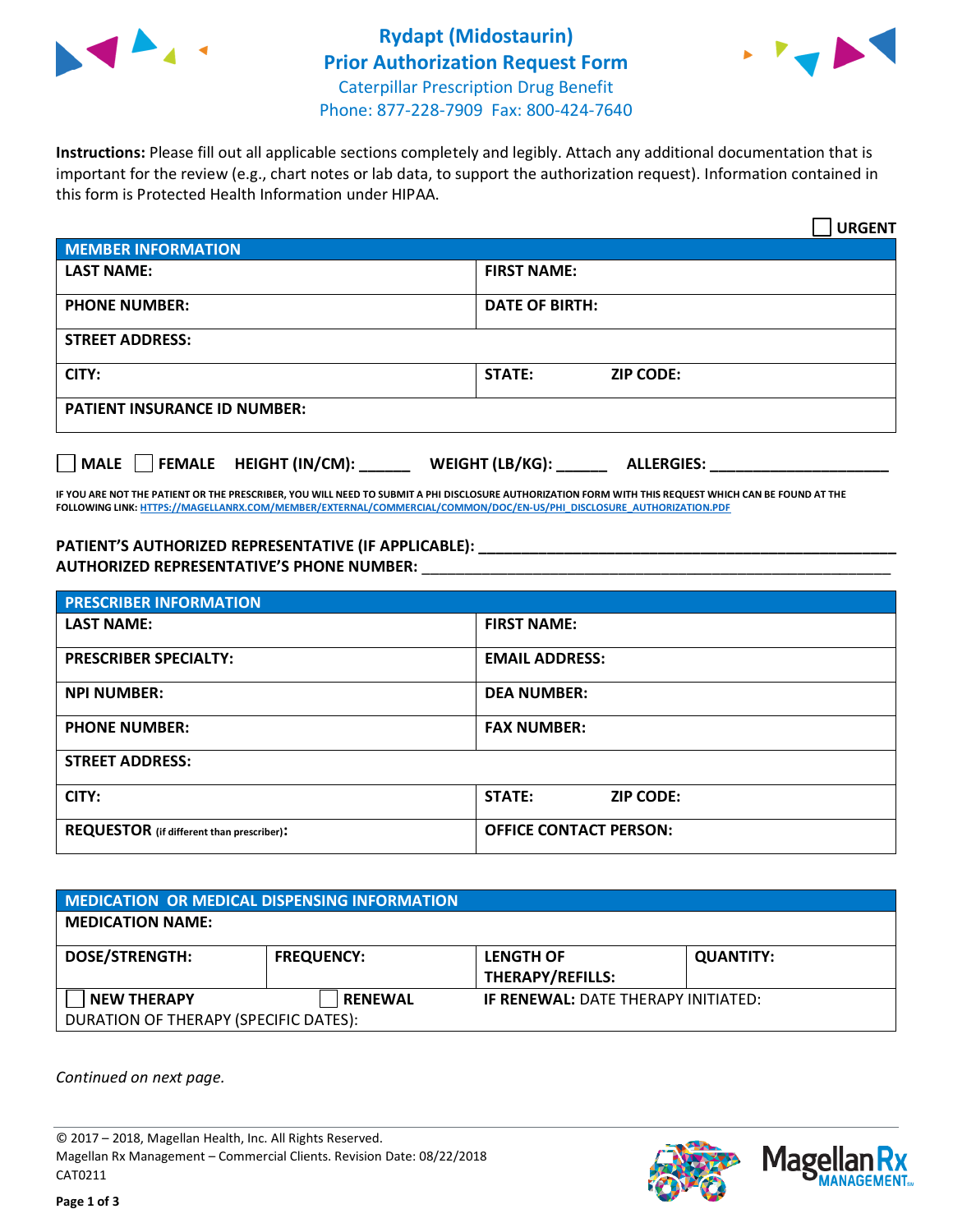



| MEMBER'S LAST NAME: NAME:                                                                                                                           | <b>MEMBER'S FIRST NAME:</b>                                                                                        |                                           |  |  |
|-----------------------------------------------------------------------------------------------------------------------------------------------------|--------------------------------------------------------------------------------------------------------------------|-------------------------------------------|--|--|
|                                                                                                                                                     | 1. HAS THE PATIENT TRIED ANY OTHER MEDICATIONS FOR THIS CONDITION?                                                 | YES (if yes, complete below)<br><b>NO</b> |  |  |
| <b>MEDICATION/THERAPY (SPECIFY</b>                                                                                                                  | <b>DURATION OF THERAPY (SPECIFY</b>                                                                                | <b>RESPONSE/REASON FOR</b>                |  |  |
| DRUG NAME AND DOSAGE):                                                                                                                              | DATES):                                                                                                            | FAILURE/ALLERGY:                          |  |  |
|                                                                                                                                                     |                                                                                                                    |                                           |  |  |
|                                                                                                                                                     |                                                                                                                    |                                           |  |  |
|                                                                                                                                                     |                                                                                                                    |                                           |  |  |
| <b>2. LIST DIAGNOSES:</b>                                                                                                                           |                                                                                                                    | <b>ICD-10:</b>                            |  |  |
| □ Acute myeloid leukemia (AML)                                                                                                                      |                                                                                                                    |                                           |  |  |
| □ Other Diagnosis________________ICD-10 Code(s):____________                                                                                        |                                                                                                                    |                                           |  |  |
|                                                                                                                                                     | 3. REQUIRED CLINICAL INFORMATION: PLEASE PROVIDE ALL RELEVANT CLINICAL INFORMATION TO SUPPORT A                    |                                           |  |  |
| PRIOR AUTHORIZATION.                                                                                                                                |                                                                                                                    |                                           |  |  |
| <b>Clinical information:</b>                                                                                                                        |                                                                                                                    |                                           |  |  |
|                                                                                                                                                     | Does the patient have acute myeloid leukemia (AML) with the FLT3 mutation (non-wild type)?* $\Box$ Yes $\Box$ No   |                                           |  |  |
| *Chart documentation required.                                                                                                                      |                                                                                                                    |                                           |  |  |
|                                                                                                                                                     |                                                                                                                    |                                           |  |  |
| Does the patient have newly diagnosed AML?* $\Box$ Yes $\Box$ No                                                                                    |                                                                                                                    |                                           |  |  |
| *Please submit chart documentation of the diagnosis date.                                                                                           |                                                                                                                    |                                           |  |  |
|                                                                                                                                                     |                                                                                                                    |                                           |  |  |
| Has the patient had prior use of antineoplastic therapy?* $\Box$ Yes $\Box$ No                                                                      |                                                                                                                    |                                           |  |  |
|                                                                                                                                                     | *Please submit dates of service; up to 5 days of hydroxyurea prior to start of Rydapt (midostaurin) combination is |                                           |  |  |
| allowed.                                                                                                                                            |                                                                                                                    |                                           |  |  |
|                                                                                                                                                     |                                                                                                                    |                                           |  |  |
|                                                                                                                                                     | Will the patient be using standard cytarabine and daunorubicin in combination with Rydapt (midostaurin) for        |                                           |  |  |
| induction? □ Yes □ No                                                                                                                               |                                                                                                                    |                                           |  |  |
|                                                                                                                                                     |                                                                                                                    |                                           |  |  |
| Will the patient be using cytarabine for consolidation? $\Box$ Yes $\Box$ No                                                                        |                                                                                                                    |                                           |  |  |
|                                                                                                                                                     |                                                                                                                    |                                           |  |  |
|                                                                                                                                                     | Are there any other comments, diagnoses, symptoms, medications tried or failed, and/or any other information the   |                                           |  |  |
| physician feels is important to this review?                                                                                                        |                                                                                                                    |                                           |  |  |
|                                                                                                                                                     |                                                                                                                    |                                           |  |  |
|                                                                                                                                                     |                                                                                                                    |                                           |  |  |
|                                                                                                                                                     |                                                                                                                    |                                           |  |  |
|                                                                                                                                                     | Please note: Not all drugs/diagnosis are covered on all plans. This request may be denied unless all required      |                                           |  |  |
| information is received.                                                                                                                            |                                                                                                                    |                                           |  |  |
| ATTESTATION: I attest the information provided is true and accurate to the best of my knowledge. I understand that                                  |                                                                                                                    |                                           |  |  |
| the Health Plan, insurer, Medical Group or its designees may perform a routine audit and request the medical                                        |                                                                                                                    |                                           |  |  |
| information necessary to verify the accuracy of the information reported on this form.                                                              |                                                                                                                    |                                           |  |  |
|                                                                                                                                                     |                                                                                                                    |                                           |  |  |
| Prescriber Signature or Electronic I.D. Verification:                                                                                               |                                                                                                                    | Date:                                     |  |  |
| CONFIDENTIALITY NOTICE: The documents accompanying this transmission contain confidential health information that is legally privileged. If         |                                                                                                                    |                                           |  |  |
| you are not the intended recipient, you are hereby notified that any disclosure, copying, distribution, or action taken in reliance on the contents |                                                                                                                    |                                           |  |  |
|                                                                                                                                                     |                                                                                                                    |                                           |  |  |
| lne. All Dights Docor                                                                                                                               |                                                                                                                    |                                           |  |  |

© 2017 – 2018, Magellan Health, Inc. All Rights Reserved. Magellan Rx Management – Commercial Clients. Revision Date: 08/22/2018 CAT0211